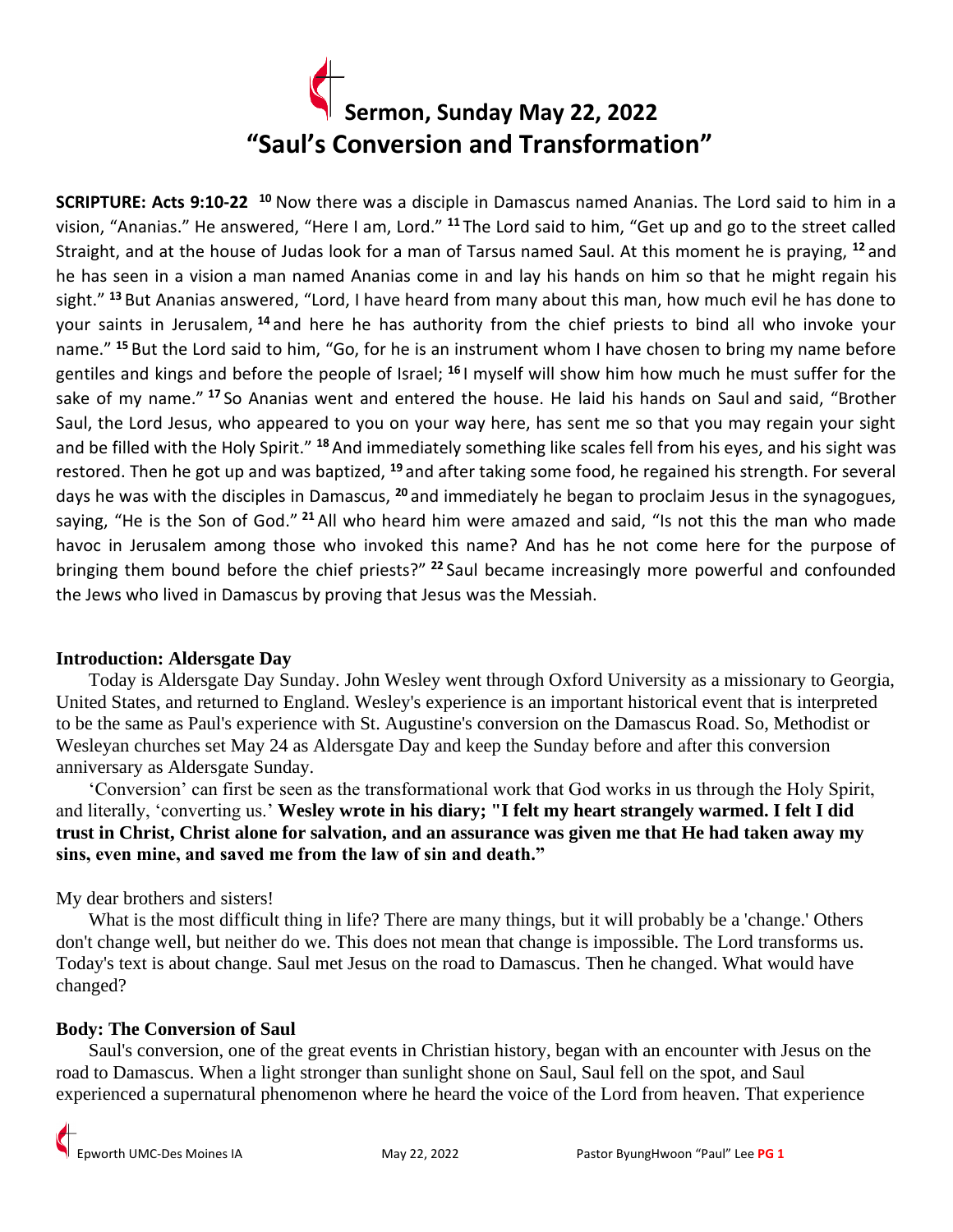fundamentally changed Saul's life. It was the moment when all that he had held on to as valuable and meaningful was blown away. But after awhile, Saul was converted in just a few days and went on the path of a great Apostle. Through today's text, I hope that we will look at Saul's changes, look back at our relationship with the Lord, and use it as an opportunity to fulfill the mission the Lord has given us. So, what changes came to Saul who met Jesus?

## **1. After meeting with Jesus, Saul gave up criticism and condemnation.**

 Saul was a man who spoke words of criticism and condemnation before meeting Jesus. In Saul's heart, he thought that he was a righteous man who kept the Jewish law and that those who did not follow it deserved criticism and condemnation. However, as we can see in Acts 9:20, after his conversion, Saul immediately preached in the synagogues that Jesus was the Son of God.

 Saul was a man who, until a few days ago, tried to arrest and kill those who believed in Jesus. But now he says that Jesus is the Son of God. He says that Jesus is the Messiah. He says that we must believe in Jesus to be saved. This is such an amazing change.

 In fact, a person's words are an outward expression of our inner concern. However, in Saul's converted heart and mind, there was only Jesus.

 Like Saul, those who personally met Jesus, those who received the grace of Jesus, and those who were filled with the Holy Spirit have something in common. It means that their heart and mind are filled with Jesus.

 So, if we still frequently use words of criticism and condemnation in our lives, we should pray that our hearts will be filled with thoughts of Jesus. Then our hearts will be filled with words that build up and encourage our neighbors rather than words of criticism and condemnation. So, what other changes happened to Saul after meeting Jesus?

# **2. After meeting Jesus, Saul's values of life change completely.**

 Let's look at the words of **Acts 9:21. "Is not this the man who made havoc in Jerusalem among those who invoked this name? And has he not come here for the purpose of bringing them bound before the chief priests?"**

When people saw what Saul was telling the world about Jesus they said, '**This is the man who destroyed those who called on the name of Jesus in Jerusalem. He came here to Damascus to bind those who call on the name of Jesus.'** What does this verse mean? This shows us the complete change in Saul's values.

 Values are viewpoints or standards by which things are valued as right or wrong, good or bad. Before Saul met Jesus, they were important to him. The following are found in **Book of Philippians chapter 3**: To be a member of the house of Israel, to be circumcised on the eighth day after birth, to become a Hebrew, to become a Pharisee, to be blameless against the law, and to persecute the church.

 But after meeting Jesus, **Saul confessed this; 'But whatever was to my profit I now consider loss for the sake of Christ. What is more, I consider everything a loss compared to the surpassing greatness of knowing Christ Jesus my Lord, for whose sake I have lost all things. I consider them rubbish, that I may gain Christ' (Philippians 3:7-8).**

 What this verse means is that before Saul met Jesus, he used a self-centered standard for judging good and bad. But after he used the standard of Jesus Christ to make this judgement. This shows us the complete change of Saul's values in his life.

 Those who are transformed through Christ have the fruit of life. For Saul, his interests and standards for judging the good and the bad of the world have changed. And the change led Saul to use his life entirely for the work of the Gospel of Jesus.

 In the process of commanding Ananias, who is afraid of Saul, to pray for Saul, the Lord tells Ananias about Saul as follows. **Let's look at Acts 9:16. "I myself will show him how much he (Saul) must suffer for the sake of my name."**